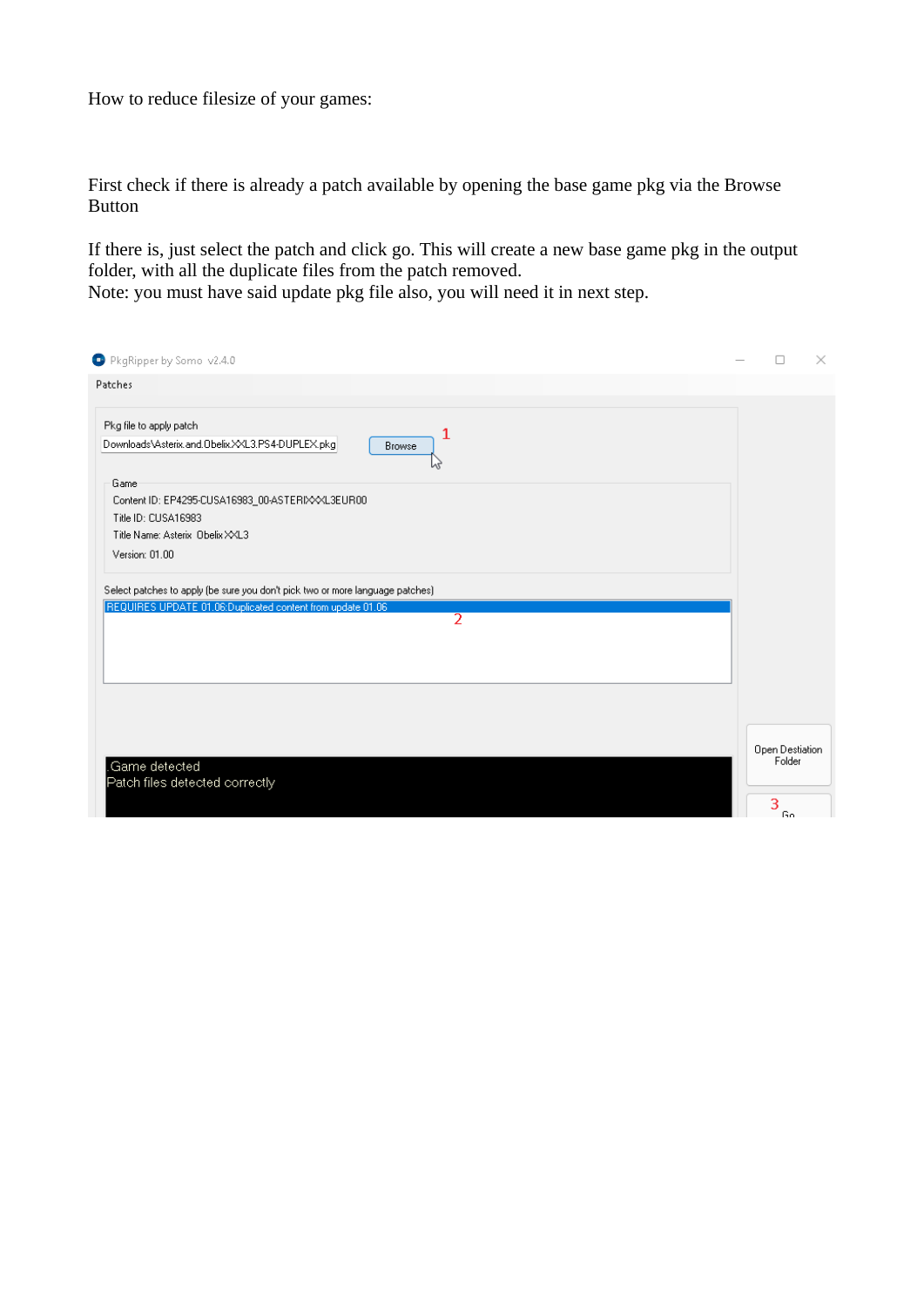After this is completed, click the Browse Button again, this time selecting the mentioned update pkg.

Select the Fake pkg entry (might be named slightly different depending on the game, doesnt matter) and click the lower Browse Button that appears. It will automatically open in the OUTPUT folder where there should only be one file available to select: the new base game pkg which you just created in the first step. Select it and click go.

| PkgRipper by Somo v2.4.0                                                                       | О               | $\times$ |
|------------------------------------------------------------------------------------------------|-----------------|----------|
| Patches                                                                                        |                 |          |
| Pkg file to apply patch                                                                        |                 |          |
| sterix.and.Obelix.XXL3.Update.v1.06.PS4-DUPLEX.pkg<br>Browse<br>1                              |                 |          |
| Game                                                                                           |                 |          |
| Content ID: EP4295-CUSA16983_00-ASTERIXXXL3EUR00                                               |                 |          |
| Title ID: CUSA16983                                                                            |                 |          |
| Title Name: Asterix Obelix XXL3                                                                |                 |          |
| Version: 01.06                                                                                 |                 |          |
| Fake patch<br>$\overline{2}$                                                                   |                 |          |
|                                                                                                |                 |          |
| Select base pkg to remarry with<br>3<br>s4\output\EP4295-CUSA16983_00-ASTERIXXXLBEUF<br>Browse |                 |          |
|                                                                                                | Open Destiation |          |
| Extracting pkg<br>Output of the command may contain confidential information.<br>[Warn]        | Folder          |          |
| Image extract succeeded.<br>[Debuq]<br>Pkg extracted correctly                                 | Go              | 4        |

Congrats youre done. The output folder now contains 2 files: your new base game and update file.

You can delete the original files and use these new smaller ones for installing and archiving.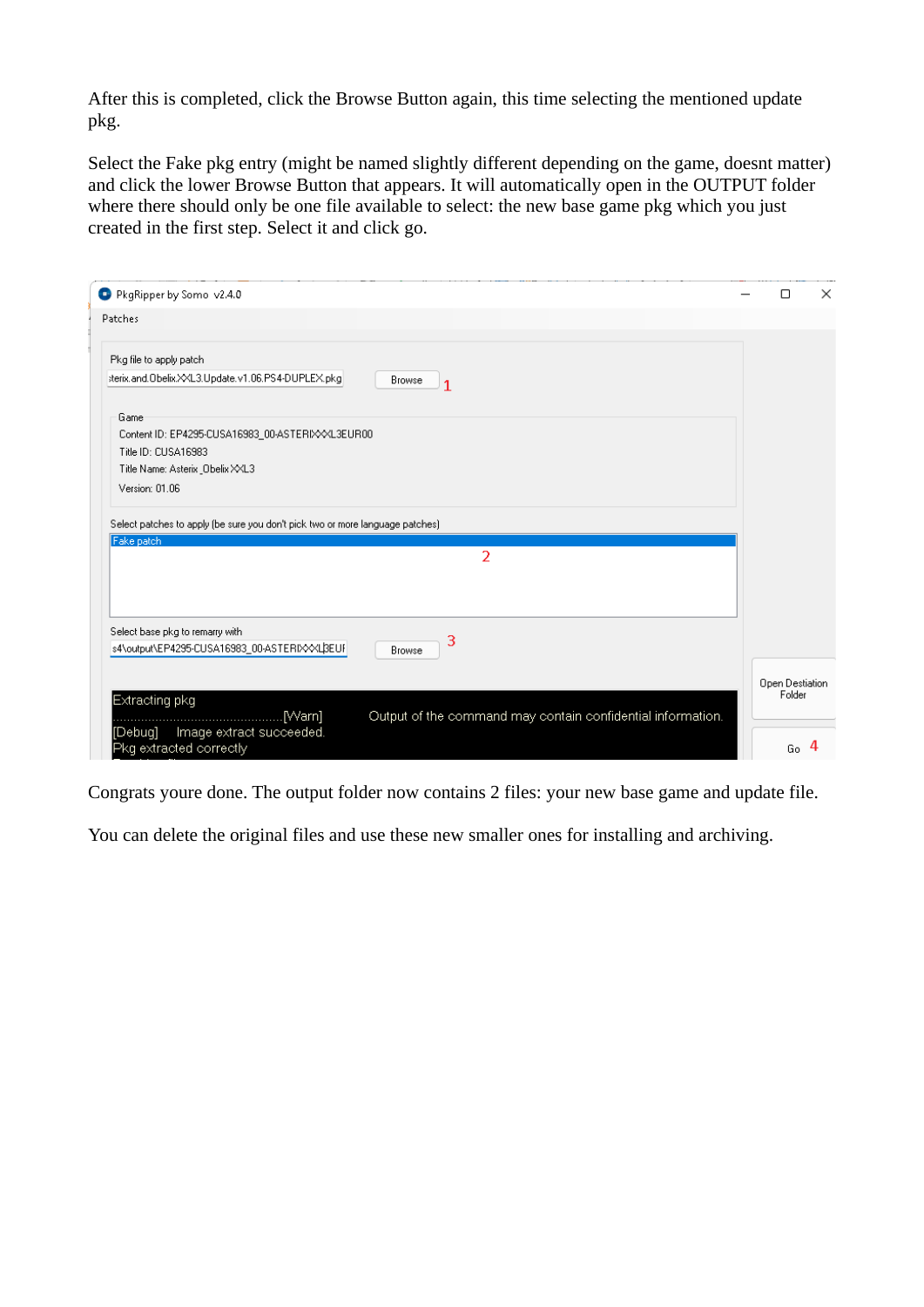Variant:

You might not see only one entry in the patch list, but several, containing different language options:

| PkgRipper by Somo v2.4.0                                                       |                                                             |                           |  |
|--------------------------------------------------------------------------------|-------------------------------------------------------------|---------------------------|--|
| Patches                                                                        |                                                             |                           |  |
| Pkg file to apply patch                                                        |                                                             |                           |  |
| Downloads\Asterix.and.Obelix.XXL3.PS4-DUPLEX.pkg                               | <b>Browse</b>                                               |                           |  |
| Game                                                                           |                                                             |                           |  |
| Content ID: EP4295-CUSA16983_00-ASTERIXXXL3EUR00                               |                                                             |                           |  |
| Title ID: CUSA16983                                                            |                                                             |                           |  |
| Title Name: Asterix Obelix XXL3                                                |                                                             |                           |  |
| Version: 01.00                                                                 |                                                             |                           |  |
|                                                                                |                                                             |                           |  |
| Select patches to apply (be sure you don't pick two or more language patches). |                                                             |                           |  |
| REQUIRES UPDATE 01.06:Duplicated content from update 01.06<br>Keep only ENG    |                                                             |                           |  |
| Keep only GER                                                                  |                                                             |                           |  |
| Keep only FRE                                                                  |                                                             |                           |  |
|                                                                                |                                                             |                           |  |
|                                                                                |                                                             |                           |  |
|                                                                                |                                                             |                           |  |
|                                                                                |                                                             |                           |  |
|                                                                                |                                                             |                           |  |
| Extracting pkg                                                                 |                                                             | Open Destiation<br>Folder |  |
| .[Warn]                                                                        | Output of the command may contain confidential information. |                           |  |
| Image extract succeeded.<br>[Debug]                                            |                                                             |                           |  |
| Pkg extracted correctly                                                        |                                                             | Go                        |  |

If you want to save even more space, and your desired language is available, you may also select ONE language entry from the patch list. In addition to duplicate files from the game update this will remove all other languages except the one you selected, thus reducing the final package size further.

The same may apply also for the update when remarrying it to the base game in step 2: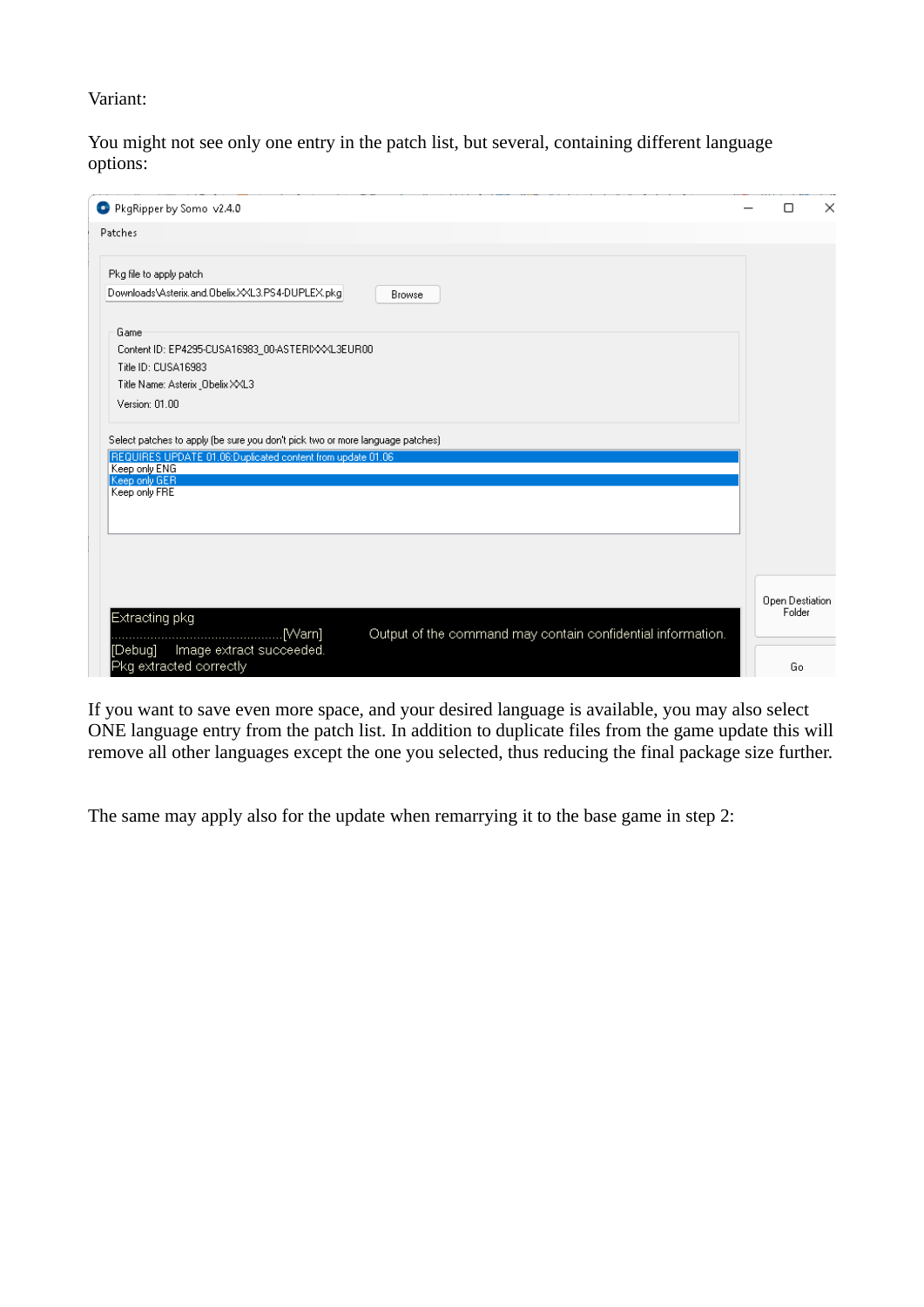| PkgRipper by Somo v2.4.0                                                                                                        | П               | × |
|---------------------------------------------------------------------------------------------------------------------------------|-----------------|---|
| しょ<br>Patches                                                                                                                   |                 |   |
| Pkg file to apply patch                                                                                                         |                 |   |
| sterix.and.Obelix.XXL3.Update.v1.06.PS4-DUPLEX.pkg<br><b>Browse</b>                                                             |                 |   |
| Game                                                                                                                            |                 |   |
| Content ID: EP4295-CUSA16983_00-ASTERIXXXL3EUR00                                                                                |                 |   |
| Title ID: CUSA16983                                                                                                             |                 |   |
| Title Name: Asterix Obelix XXL3                                                                                                 |                 |   |
| Version: 01.06                                                                                                                  |                 |   |
| Fake patch<br>Keep ENG only<br>Keep GER only<br>Keep FRE only                                                                   |                 |   |
| Select base pkg to remarry with                                                                                                 |                 |   |
| s4\output\EP4295-CUSA16983_00-ASTERIXXXL3EUF<br><b>Browse</b>                                                                   |                 |   |
|                                                                                                                                 | Open Destiation |   |
| Extracting pkg<br>Output of the command may contain confidential information.<br>.[Warn]<br>Image extract succeeded.<br>[Debug] | Folder          |   |
| Pka extracted correctly                                                                                                         | Go.             |   |

Note: Since there are actual patches to apply, you dont need to select the fake patch PLUS the "lang X patch", you can just select the right language patch. Or you could select the fake patch only, to keep all languages.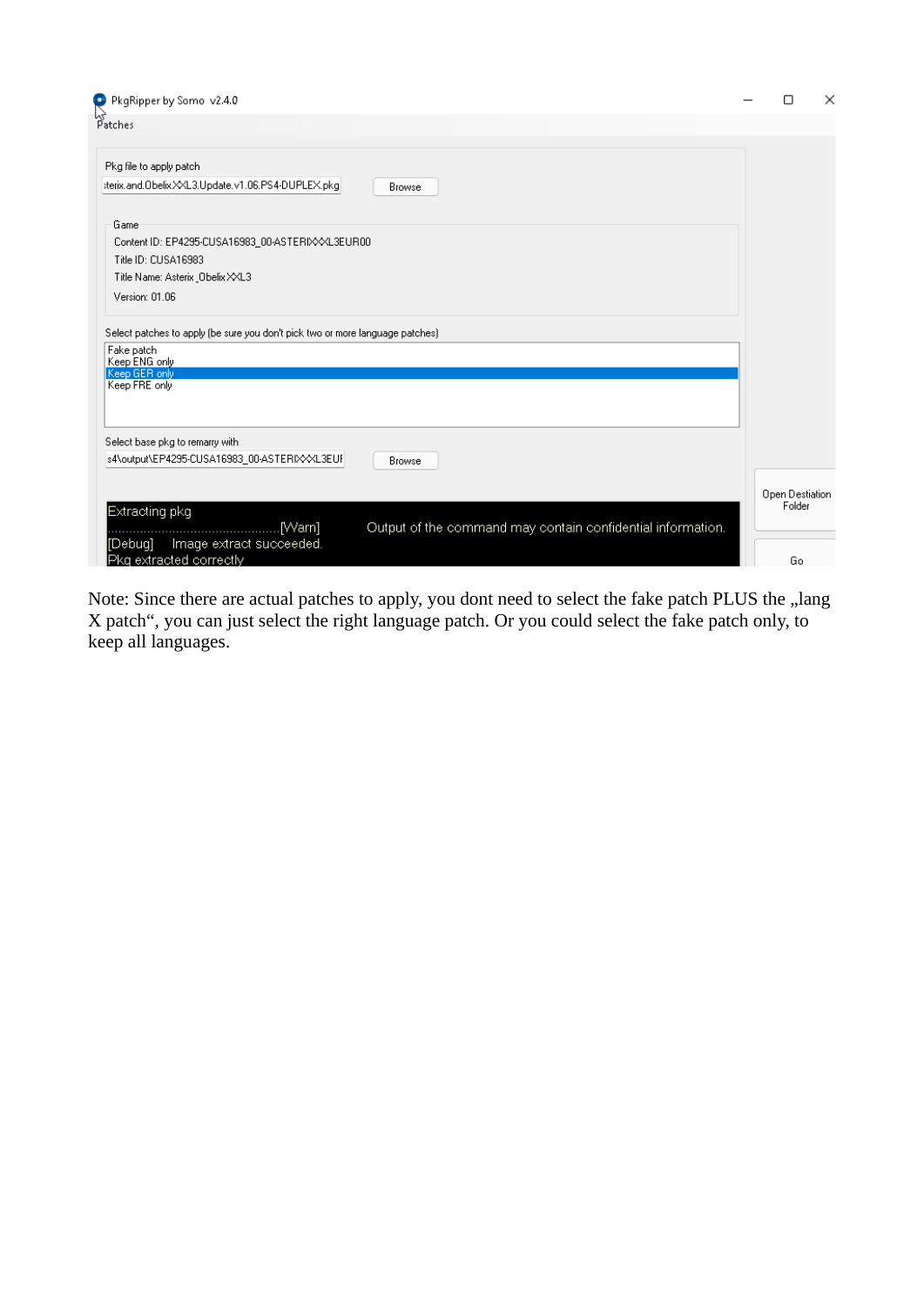Now for the fun part: How to create patches yourself, in case there isnt one already?

| PkgRipper by Somo v2.4.0                                                    |                                                                                                                                                         |     |                 | $\times$ |
|-----------------------------------------------------------------------------|---------------------------------------------------------------------------------------------------------------------------------------------------------|-----|-----------------|----------|
| Patches                                                                     |                                                                                                                                                         |     |                 |          |
| Pkg file to apply patch<br>Downloads\Asterix.and.Obelix.XXL3.PS4-DUPLEX.pkg | <b>Browse</b>                                                                                                                                           |     |                 |          |
| Game                                                                        |                                                                                                                                                         |     |                 |          |
| Content ID: EP4295-CUSA16983_00-ASTERIXXXL3EUR00<br>Title ID: CUSA16983     |                                                                                                                                                         |     |                 |          |
| Title Name: Asterix Obelix XXL3<br>Version: 01.00                           |                                                                                                                                                         |     |                 |          |
|                                                                             | Patch for game not exists                                                                                                                               | ×   |                 |          |
|                                                                             | At this moment there is no patch available for this game. Check<br>https://github.com/enriquesomolinos/pkgripper-patches or create a<br>new patch file. |     |                 |          |
|                                                                             |                                                                                                                                                         | OK. |                 |          |
|                                                                             |                                                                                                                                                         |     | Open Destiation |          |
| Patch files detected correctly<br>Game detected                             |                                                                                                                                                         |     | Folder          |          |
| Patch files detected correctly<br>Game detected                             |                                                                                                                                                         |     | Go              |          |

## Click on Patches – Create



Then click Browse and open your BASE game pkg, followed by a click on the "duplicates from update button". This will compare the update pkg against the base package and list all the duplicate files which can be removed. Finally click on the "create patch file" button.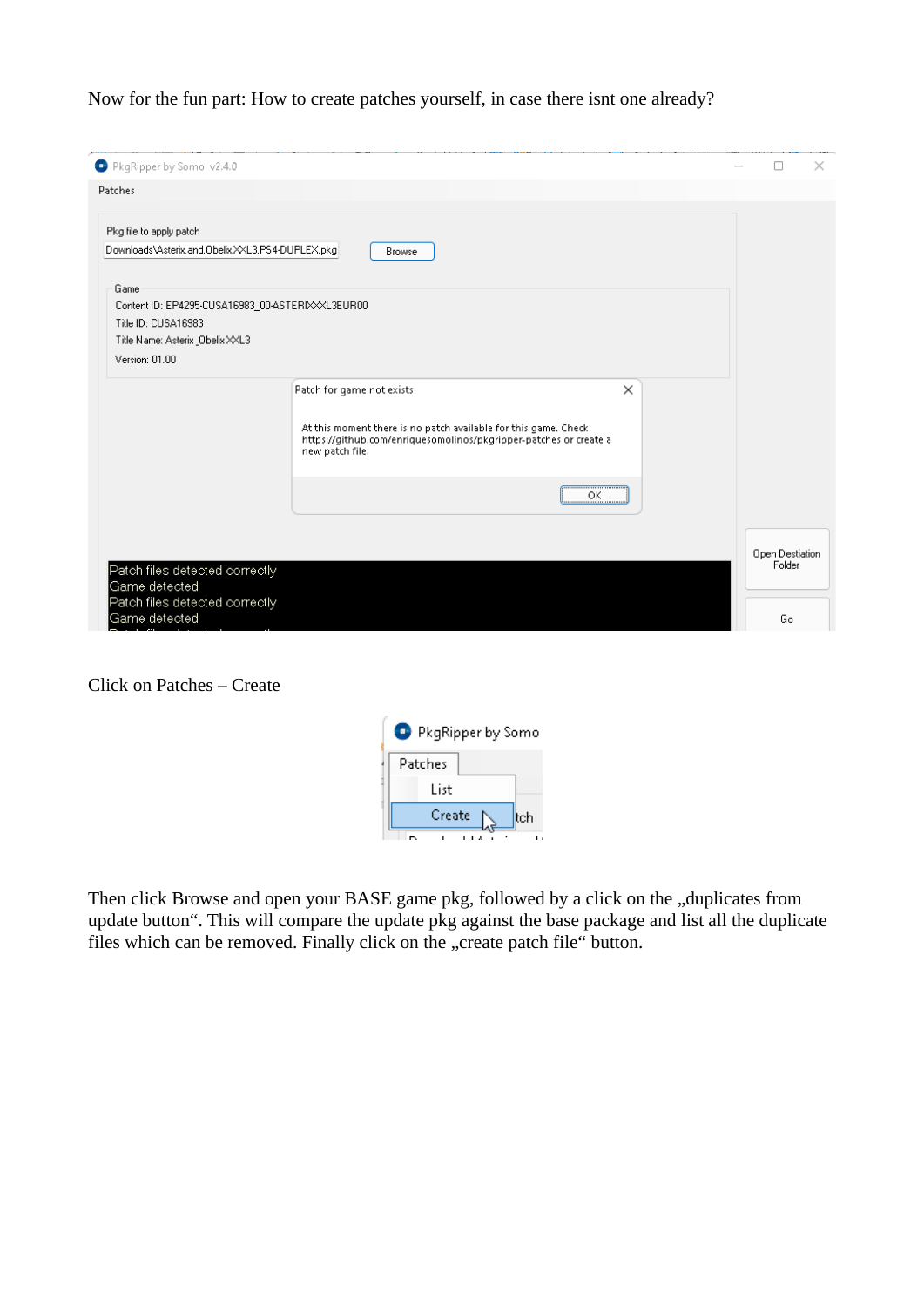|                                                                                                                                                                                                              |                               | Patch description                                                                                                                                                                                                                                                                                                                                                                                                                                                                                                                                                                                                                                                                                                                                                                                                                                                                                                                                                                          |                   |   |
|--------------------------------------------------------------------------------------------------------------------------------------------------------------------------------------------------------------|-------------------------------|--------------------------------------------------------------------------------------------------------------------------------------------------------------------------------------------------------------------------------------------------------------------------------------------------------------------------------------------------------------------------------------------------------------------------------------------------------------------------------------------------------------------------------------------------------------------------------------------------------------------------------------------------------------------------------------------------------------------------------------------------------------------------------------------------------------------------------------------------------------------------------------------------------------------------------------------------------------------------------------------|-------------------|---|
| Browse                                                                                                                                                                                                       |                               | Duplicated Content from update 01.06                                                                                                                                                                                                                                                                                                                                                                                                                                                                                                                                                                                                                                                                                                                                                                                                                                                                                                                                                       |                   |   |
| loads\Asterix.and.Obelix.XXL3.PS4-DUPLEX.pkg<br>Game<br>Content ID: EP4295-CUSA16983_00-ASTERIXXXL3EUR00<br>Title ID: CUSA16983<br>Title Name: Asterix Obelix XXL3<br>Version: 01.00<br>⊞- image0<br>ங்-∩Sc0 | $\rightarrow$<br><<<br>2<br>> | Pkg required version<br>Update required version<br>Contents to be removed<br>XXL3Resources/Audio/Bank/Gen/AMB_GAULE.bank 39,8 MB<br>XXL3Resources/Audio/Bank/Gen/AMB_ISL.bank 8,2 MB<br>XXL3Resources/Audio/Bank/Gen/Asterix.bank 556.8 KB<br>XXL3Resources/Audio/Bank/Gen/CHAR.bank 27.2 MB<br>XXL3Resources/Audio/Bank/Gen/GO.bank 15.4 MB<br>XXL3Resources/Audio/Bank/Gen/HUD.bank 4.5 MB<br>XXL3Resources/Audio/Bank/Gen/MUSIC_CAMPS.bank 16,8 MB<br>XXL3Resources/Audio/Bank/Gen/MUSIC_CINE.bank 24,8 MB<br>XXL3Resources/Audio/Bank/Gen/MUSIC_GAULE.bank 36,4 MB<br>XXL3Resources/Audio/Bank/Gen/MUSIC_ROME.bank 8,6 MB<br>XXL3Resources/Audio/Bank/Gen/MUSIC TYR.bank 30,6 MB<br>XXL3Resources/Audio/Bank/Gen/Master Bank.bank 40.4 KB<br>XXL3Resources/Audio/Bank/Gen/Master Bank.strings.bank 207,1 KE<br>XXL3Resources/Audio/Bank/Gen/VOICE_CRE_DE.bank 3.2 MB<br>XXL3Resources/Audio/Bank/Gen/VOICE CRE FR.bank 3,3 MB<br>XXL3Resources/Audio/Bank/Gen/VOICE GAM DE.bank 3,1 MB | 01.00<br>01.06    |   |
|                                                                                                                                                                                                              | Duplicates<br>from<br>update  | XXL3Resources/Audio/Bank/Gen/VOICE_GAM_EN.bank 2,8 MB<br>XXL3Resources/Audio/Bank/Gen/VOICE_GAM_FR.bank 3,5 MB<br>XXL3Resources/Audio/Bank/Gen/VOICE_GEN_DE.bank 2,3 MB<br>XXL3Resources/Audio/Bank/Gen/VOICE_GEN_FR.bank 2,1 MB<br>XXL3Resources/Audio/Bank/Gen/VOICE_GL_DE.bank 9.3 MB<br>XXL3Resources/Audio/Bank/Gen/VOICE_GL_EN.bank 11.9 MB<br>XXL3Resources/Audio/Bank/Gen/VOICE_GL_FR.bank 24.5 MB<br>XXL3Besources/Audio/Bank/Gen/VOICE_LARY_DE.hank 1.8 MB                                                                                                                                                                                                                                                                                                                                                                                                                                                                                                                       | Create Patch File | 3 |

Now we need the open the update pkg file and create a fake patch, so it shows up in the main windows to remarry it to our newly patched base file.

| Patch Creator                                                                                                                                                                                                                     |                                                                        |                                                                                                                              |                   |                           | □ | $\times$ |
|-----------------------------------------------------------------------------------------------------------------------------------------------------------------------------------------------------------------------------------|------------------------------------------------------------------------|------------------------------------------------------------------------------------------------------------------------------|-------------------|---------------------------|---|----------|
| ind.Obelix.XXL3.Update.v1.06.PS4-DUPLEX pkg<br>Browse <sub>1</sub><br>Game<br>Content ID: EP4295-CUSA16983_00-ASTERIXXXL3EUR00<br>Title ID: CUSA16983<br>Title Name: Asterix _Obelix XXL3<br>Version: 01.06<br>⊕∙□Image0<br>⊕⊡sc0 | $\rightarrow$<br>$<<$<br>$\rightarrow$<br>Duplicates<br>from<br>update | Patch description<br>$\overline{2}$<br>Fake PKG<br>Pkg required version<br>Update required version<br>Contents to be removed | 01.06<br>01.06    |                           |   |          |
|                                                                                                                                                                                                                                   |                                                                        |                                                                                                                              | Create Patch File | $\overline{\overline{3}}$ |   |          |

Click browse again, this time selecting the update PKG, name the patch something like "fake patch" or whatever you like and hit Create Patch File Button.

 $\Box$ 

 $\overline{a}$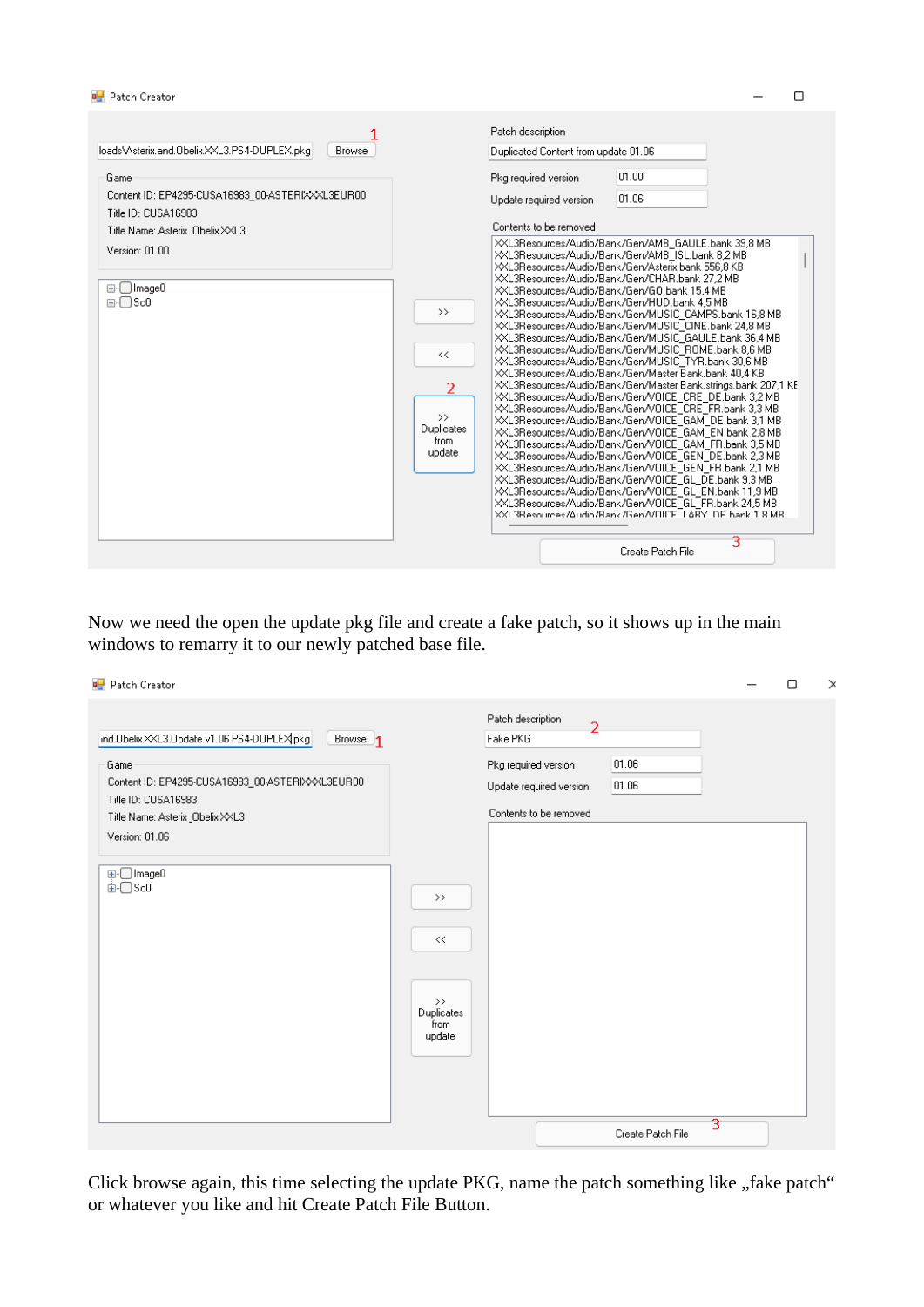You are now all set with your selfmade patch file. To apply it to your game and actually create the desired trimmed down packages in the output folder, simply follow the steps from the beginng of the manual as if the patches had always existed.

Variant:

Simply removing duplicate files just doesnt cut it for you, you want to remove unneeded gamefiles (mostly different language audio) as well:

Open a new Patch Creator Window, expand the Image0-Folder via the + Sign and start browsing through the pkg file structure. This step will need to be done using your brain.exe since the folders and filenames will look differently from game to game. Most of the time there will be a folder called "resources", "streamingassets", "language", "audio", etc... and files named "DE", "EN", "FR" or "brazilian", "chinese" etc..

| <b>Patch Creator</b>                                                                                                                                                                                                                                                                                                                                                                                                                                                                                                                                                                                                                            |                                                              |                                                                                                |                   | п | ⋋ |
|-------------------------------------------------------------------------------------------------------------------------------------------------------------------------------------------------------------------------------------------------------------------------------------------------------------------------------------------------------------------------------------------------------------------------------------------------------------------------------------------------------------------------------------------------------------------------------------------------------------------------------------------------|--------------------------------------------------------------|------------------------------------------------------------------------------------------------|-------------------|---|---|
| Browse $ 1$<br>ind.Obelix.XXL3.Update.v1.06.PS4-DUPLEX.pkg<br>Game<br>Content ID: EP4295-CUSA16983_00-ASTERIXXXL3EUR00<br>Title ID: CUSA16983<br>Title Name: Asterix Obelix XXL3<br>Version: 01.06<br>⊟∙□Image0<br>$\overline{2}$<br><b>E</b> -□× L3Resources<br>⊟ Audio<br>⊟∙□ Bank<br>⊟⊢⊡ Gen<br>AMB_GAULE.bank 39,8 MB<br>AMB_ISL.bank 8,2 MB<br>Asterix.bank 556,8 KB<br>CHAR.bank 27,2 MB<br>GO.bank 15.4 MB<br>HUD.bank 4,5 MB<br>]MUSIC_CAMPS.bank 16,8 MB<br>MUSIC_CINE.bank 24,8 MB<br>MUSIC GAULE.bank 36,4 MB<br>MUSIC_ROME.bank 8,6 MB<br>MUSIC_TYR.bank 30,6 MB<br>Master Bank.bank 40.4 KB<br>Master Bank, strings, bank 207,1 KB | $\,>$<br><<<br>$\rightarrow$<br>Duplicates<br>from<br>update | Patch description<br>Pkg required version<br>Update required version<br>Contents to be removed | 01.06<br>01.06    |   |   |
|                                                                                                                                                                                                                                                                                                                                                                                                                                                                                                                                                                                                                                                 |                                                              |                                                                                                | Create Patch File |   |   |